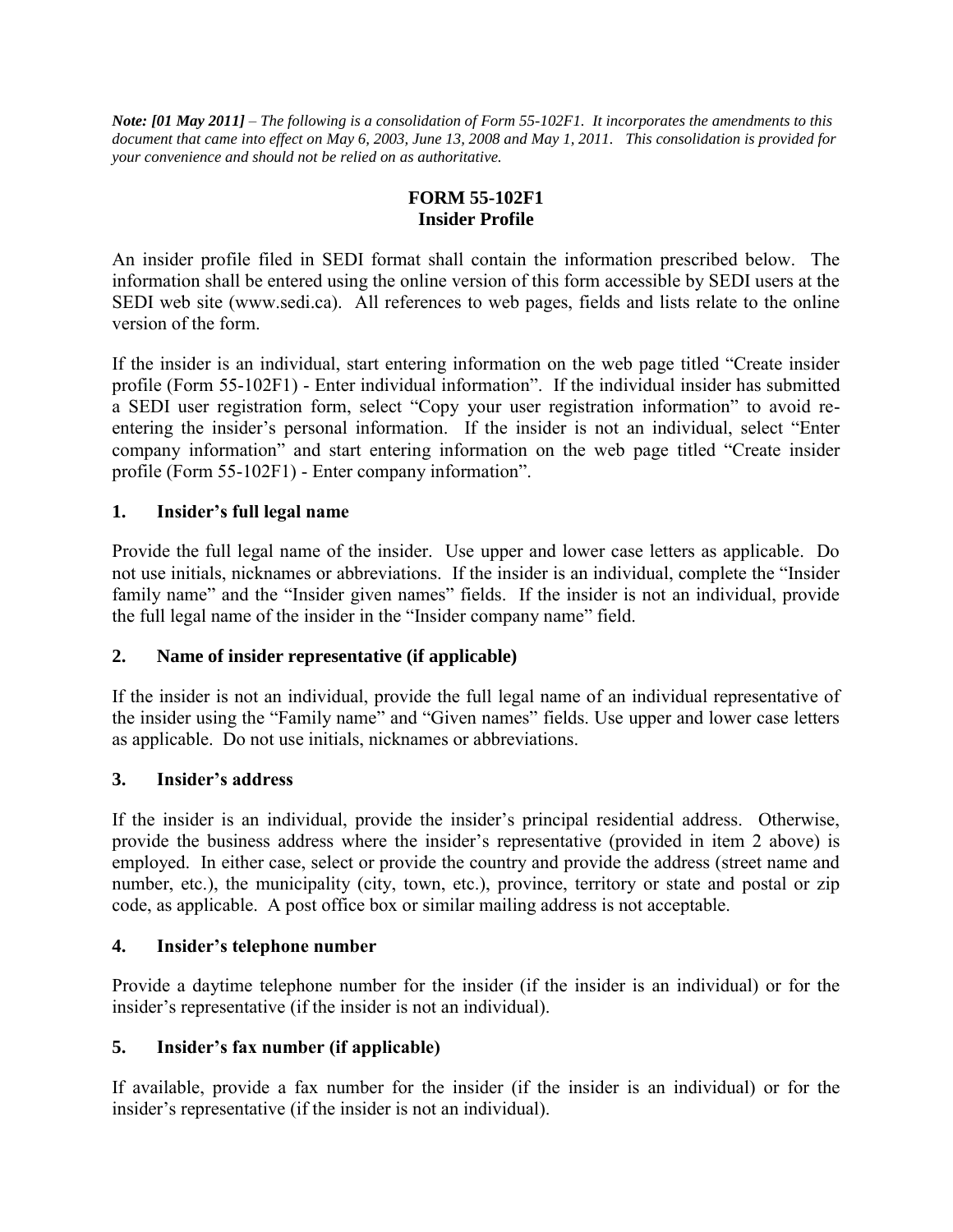## **6. Insider's e-mail address (if applicable)**

If available, provide an e-mail address for the insider (if the insider is an individual) or for the insider's representative (if the insider is not an individual).

# **7. Correspondence in English or French**

If the insider is an individual resident in Quebec, the insider may choose to receive any correspondence from the Quebec securities regulatory authority in English. If no choice is made, any correspondence from the Quebec securities regulatory authority shall be in French. If the insider is a person or company other than an individual and is resident in Quebec, any correspondence from the Quebec securities regulatory authority shall be in French.

If the insider is resident in Manitoba or Ontario, the insider may choose to receive any correspondence from the local securities regulatory authority in French. If no choice is made, any correspondence from the local securities regulatory authority shall be in English.

If the insider is resident in New Brunswick, the insider may choose to receive any correspondence from the New Brunswick securities regulatory authority in French or English.; and

# **8. Confidential question and answer**

Provide a "confidential question" and an answer to the confidential question for use in verifying the identity of the insider or the insider's representative if a request is being made to the SEDI operator for a new insider access key. Keep a record of the confidential question and answer in a secure location.

## **9. Add name(s) of reporting issuer(s)**

Add the name of each reporting issuer in respect of which the insider is required to file an insider report in SEDI format. Search for and select each reporting issuer to be added from a database of all SEDI issuers provided for this purpose. Use the reporting issuer's SEDAR number or its legal name (in English or French) to conduct your search. Make sure you select the correct reporting issuer before you proceed further. If you are unable to find the reporting issuer that you are searching for, contact the reporting issuer or the SEDI operator for assistance. Note that the reporting issuer will not appear in your search results unless the reporting issuer has created an issuer profile in SEDAR and filed an issuer profile supplement in SEDI.

If the insider has ceased to be an insider of a reporting issuer added previously to the insider profile, see item 12 below.

## **10. Insider's relationship to reporting issuer**

For each reporting issuer added under item 9 above, disclose all of the insider's relationships to that reporting issuer by selecting from the list of relationship types provided.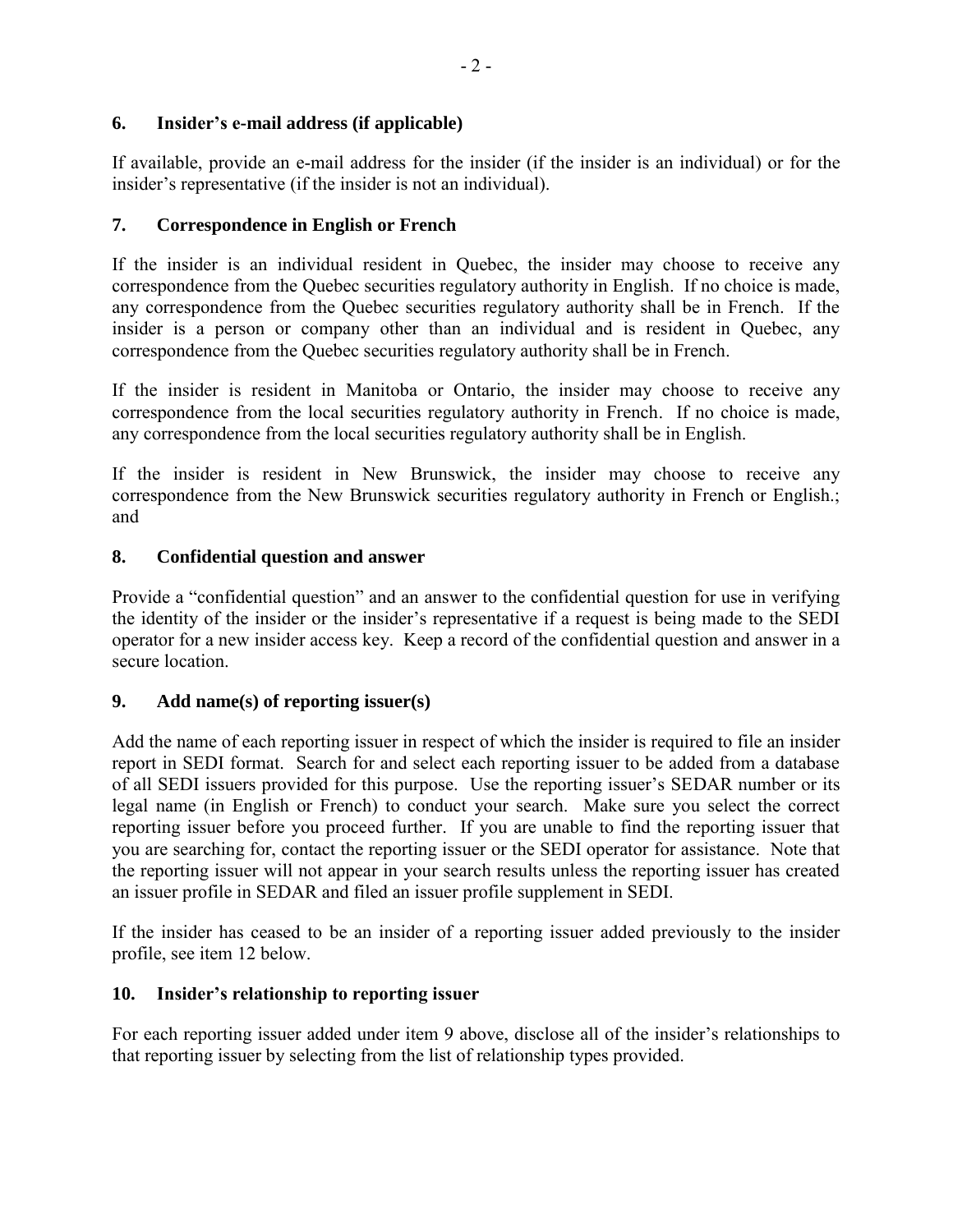### **11. Date the insider became an insider or date of opening balance**

For each reporting issuer added under item 9 above, if the insider has not filed an insider report in respect of the reporting issuer since becoming an insider, provide the date on which the insider became an insider of the reporting issuer. Otherwise, provide an opening balance date. This opening balance date will be used as the date for all opening balances of securities of this reporting issuer. The opening balance date should be a date prior to the date of any transactions that will be reported for this reporting issuer in SEDI.

### **12. Date the insider ceased to be an insider**

If the insider has ceased to be an insider of a reporting issuer added previously to the insider profile, amend the insider profile by providing the date on which the insider ceased to be an insider of the reporting issuer in the fields provided for this purpose on the web page titled "Amend insider profile - Amend issuer information."

### *Optional Information*

An insider profile filed in SEDI format may, at the option of the insider, contain the following additional information:

### **13. Additional contact information**

For each reporting issuer added to the insider profile, the insider may provide another address at which the insider prefers to be contacted (such as a business address) or may provide contact information for another individual who is to be contacted by the securities regulatory authority instead of the insider. To provide additional contact information, check the applicable box under "Optional information" on the web page titled "Create insider profile - Enter information about the insider's relationship to the issuer".

#### **14. Add name(s) of registered holder(s) of securities**

If the insider is required to file an insider report in respect of securities owned indirectly or over which control or direction is exercised, the insider must provide the name of the registered holder of the securities at the time the insider report is filed. To assist the insider in complying with this requirement, for each reporting issuer added to the insider's profile the insider may add the name(s) of the registered holder(s) of securities of the reporting issuer that the insider is required to provide in an insider report.

To add the name(s) of the registered holder(s) for the reporting issuer, check the applicable box under "Optional information" on the web page titled "Create insider profile - Enter information about the insider's relationship to the issuer". Any name added to the insider's profile in this manner may be selected when an insider report is prepared in SEDI format and registered holder information is required. The full legal name of the registered holder must be provided in each case.

Securities beneficially owned directly but held through a nominee such as a broker or bookbased depository are considered direct holdings.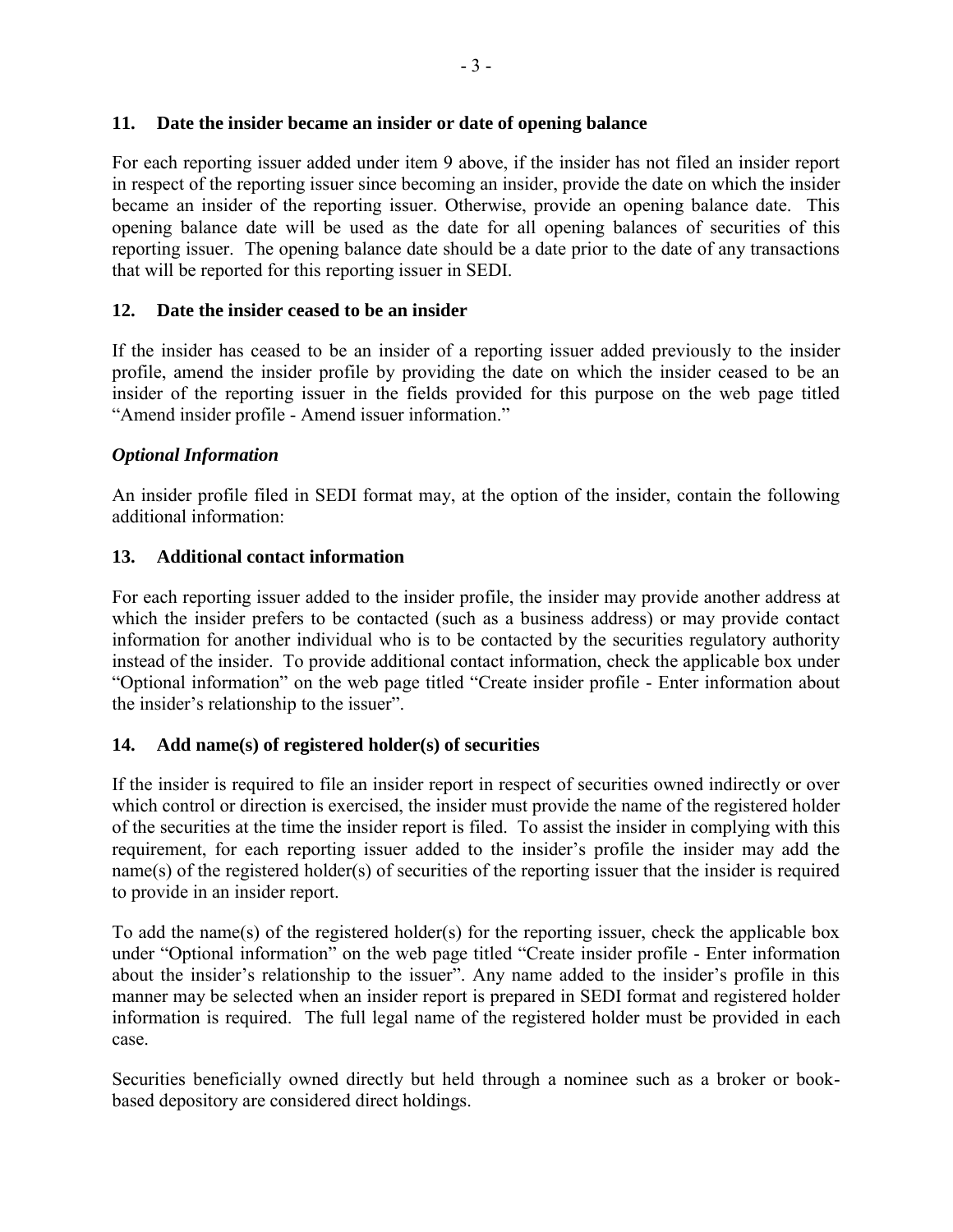#### *Amending Insider Profile To Add a Reporting Issuer*

If an insider that has previously filed an insider profile is required to file an insider report in SEDI format in respect of a reporting issuer that is not already disclosed in the insider profile, amend the insider profile to add the name of the reporting issuer, to disclose all of the insider's relationships to the reporting issuer and to provide the date the insider became an insider or the date of the previous paper filing, as applicable. Provide the information required in items 9, 10 and 11 above.

#### *Certification*

Prior to submitting an insider profile, the insider or the insider's agent must certify that the information is true and complete in every respect by selecting "Certify" on the web page titled "Create insider profile - Certify and file insider profile" and following the instructions provided for this purpose. In the case of an agent, the certification is based on the agent's best knowledge, information and belief but the insider is still responsible for ensuring that the information filed by the agent is true and complete. It is an offence to submit information that, in a material respect and at the time and in the light of the circumstances in which it is submitted, is misleading or untrue.

#### *Notice – Collection and Use of Personal Information*

The personal information required under this form is collected on behalf of and used by the securities regulatory authorities set out below for purposes of the administration and enforcement of certain provisions of the securities legislation in British Columbia, Alberta, Saskatchewan, Manitoba, Ontario, Northwest Territories, Quebec, New Brunswick, Nova Scotia, Prince Edward Island, Newfoundland and Yukon. Some of the required information will be made public pursuant to the securities legislation in each of the jurisdictions indicated above. Other required information will remain confidential and will not be disclosed to any person or company except to any of the securities regulatory authorities or their authorized representatives. If you have any questions about the collection and use of this information, you may contact the securities regulatory authority in any jurisdiction(s) in which the required information is filed, at the address(es) or telephone number(s) set out below. In Quebec, questions may also be addressed to the Commission d'accès à l'information du Québec (1-888-528-7741, web site: www.cai.gouv.qc.ca).

Alberta Securities Commission Suite 600, 250-5<sup>th</sup> Street SW Calgary, AB T2P 0R4 Attention: Information Officer Telephone: (403) 297-6454

British Columbia Securities Commission P.O. Box 10142, Pacific Centre 701 West Georgia Street Vancouver, BC V7Y 1L2 Attention: Supervisor, Insider Reporting Telephone: (604) 899-6500 or (800) 373-6393 (in BC)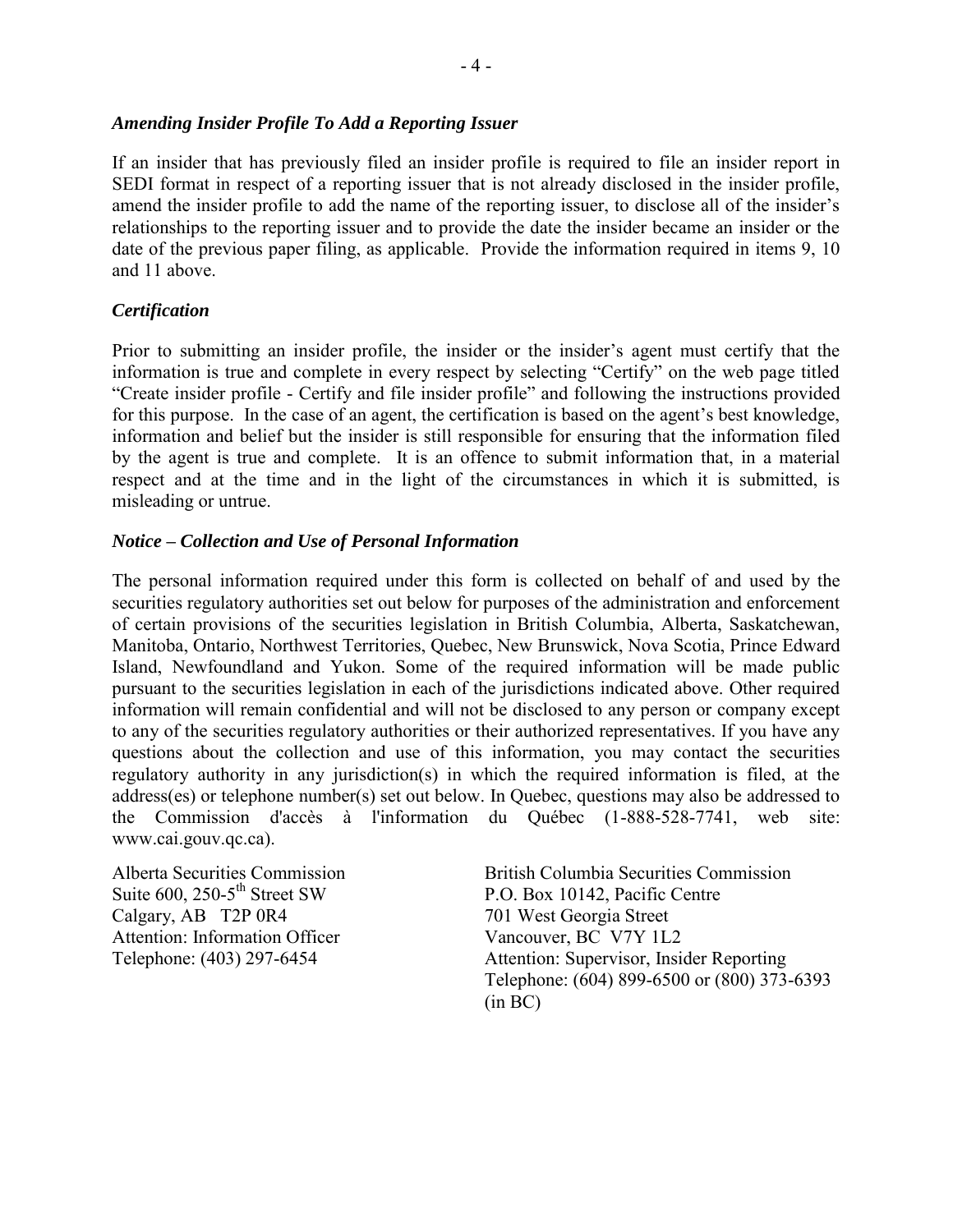The Manitoba Securities Commission 500-400 St. Mary Avenue, Winnipeg, MB R3C 4K5 Attention: Director, Legal Telephone: (204) 945-4508

Superintendent of Securities Department of Justice Government of the Northwest Territories 1st Floor, Stuart M. Hodgson Building 5009-49th Street P.O. Box 1320 Yellowknife, Northwest Territories, X1A 2L9 Attention: Deputy Superintendent of **Securities** Tel: (867) 920-3318

Government of Nunavut Legal Registries Division P.O. Box 100, Station 570 1st Floor, Brown Building Iqualuit, Nunavut, X0A 0H0 Contact person: Superintendent of Securities Tel: (867) 975-6590 Fax: (867) 975-6595 Email: legal.registries@gov.nu.ca

Autorité des marchés financiers Stock Exchange Tower P.O. Box 246, 22nd Floor 800 Victoria Square Montréal, PQ H4Z 1G3 Attention: Responsable de l'accès à l'information Telephone: (514) 940-2150 or (800) 361-5072 (in Quebec)

Securities Commission of Newfoundland P.O. Box 8700 2<sup>nd</sup> Floor, West Block Confederation Building St. John's, NFLD A1B 4J6 Attention: Director of Securities Telephone: (709) 729-4189

Nova Scotia Securities Commission Ug0'622.'7473'F wng"Utggy Halifax, NS B3J 1P3

Attn: FOI Officer Telephone: (902) 424-7768

Ontario Securities Commission Suite 1903, Box 55 20 Queen Street West Toronto, ON M5H 3S8 Attention: FOI Coordinator Telephone: (416) 593-8314

Saskatchewan Financial Services Commission Securities Division 6<sup>th</sup> Floor, 1919 Saskatchewan Drive Regina, SK S4P 3V7 Attention: Director Telephone: (306) 787-5645